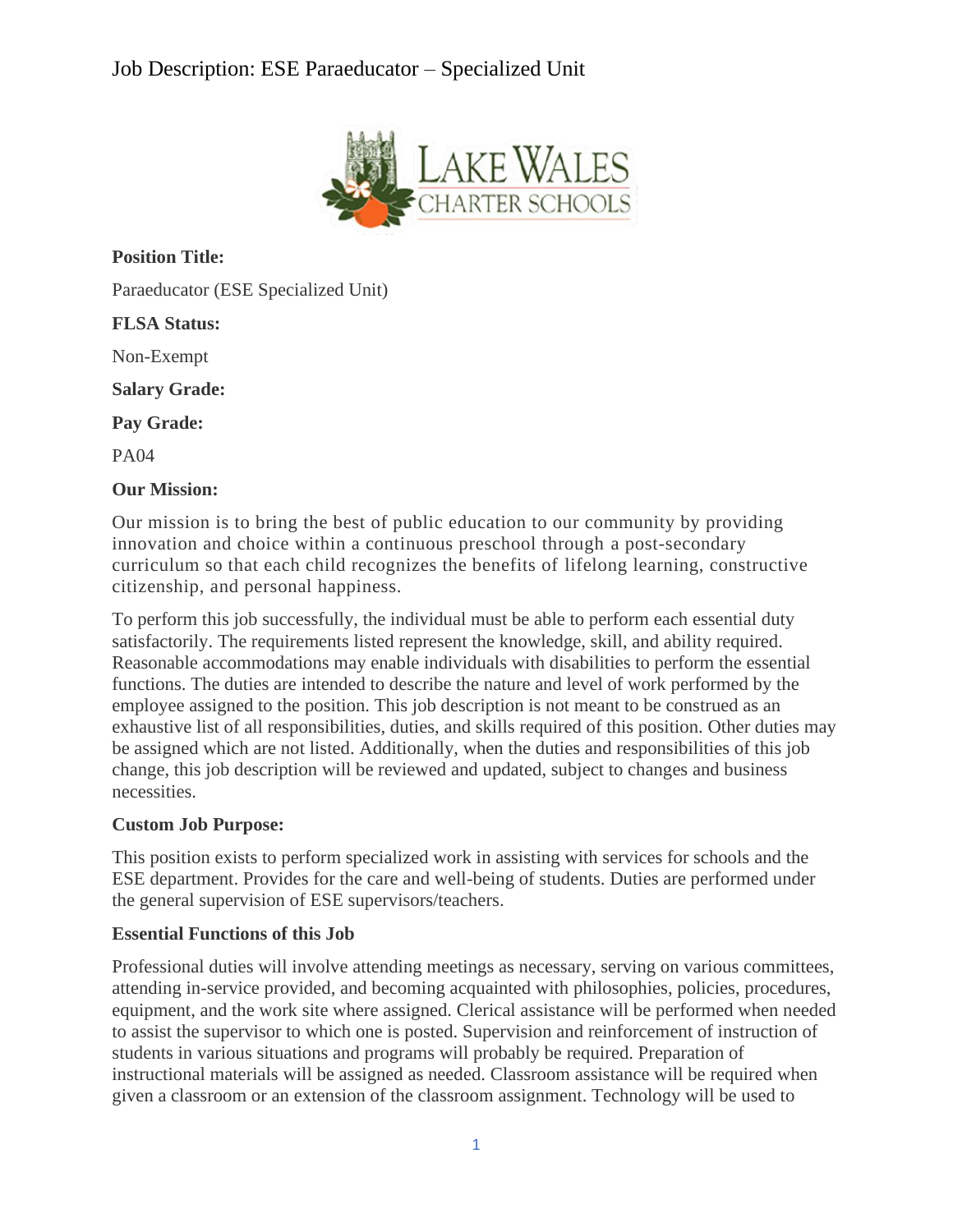# Job Description: ESE Paraeducator – Specialized Unit

enhance instruction and aid in tasks assigned. Specialized duties may require home visitations, health and hygiene care for students, interpretation of speech and languages, operation of adaptive equipment, and physical assistance to impaired students or adults. Personal transportation from one site to another may be a requirement.

#### **Non-Essential Functions of this Job**

Performs other duties as assigned.

#### **Knowledge, Skills, and Abilities:**

Sincerely interested in educating and working with young people. Ability to understand written and oral instructions, speak and write coherently, keep records, make simple reports, and work cooperatively and act professionally with other school personnel and parents. Special abilities may be required for specialized paraprofessional positions. Bilingual/biliterate preferred.

# **Education, Experience, and Certification/License Requirements**

Graduation from an accredited high school or completion of GED. Sixty (60) or more college credit hours, an Associate's degree or higher from an accredited school, or a passing score on the Para Pro exam is required.

#### **Work Context:**

Requires sitting and some standing, walking and moving about to coordinate work. Requires face-to-face discussions and contact with individuals and teams. Involves alternative communication systems, such as electronic mail, telephones, and computers. Requires coordination of work tasks to establish priorities, set goals, and meet deadlines. Requires work with students, parents, internal and external contacts, and the public.

# **Physical Environment:**

Requires working indoors in environmentally controlled conditions. Requires sitting for the majority of the day, and the ability to lift, carry, move and position objects frequently weighing up to 20 pounds, and infrequently weighing 40 pounds or more, with help as necessary.

# **Local Code:**

9000

**EEO5:**

# **Approval Date:**

# **Date Last Revised:**

#### 04/14/2022

The Lake Wales Charter Schools prohibit all forms of discrimination and harassment based on race, color, sex, religion, national origin, marital status, age, homelessness, disability, or other basis prohibited by law in any of its programs, services, or activities, or employment.